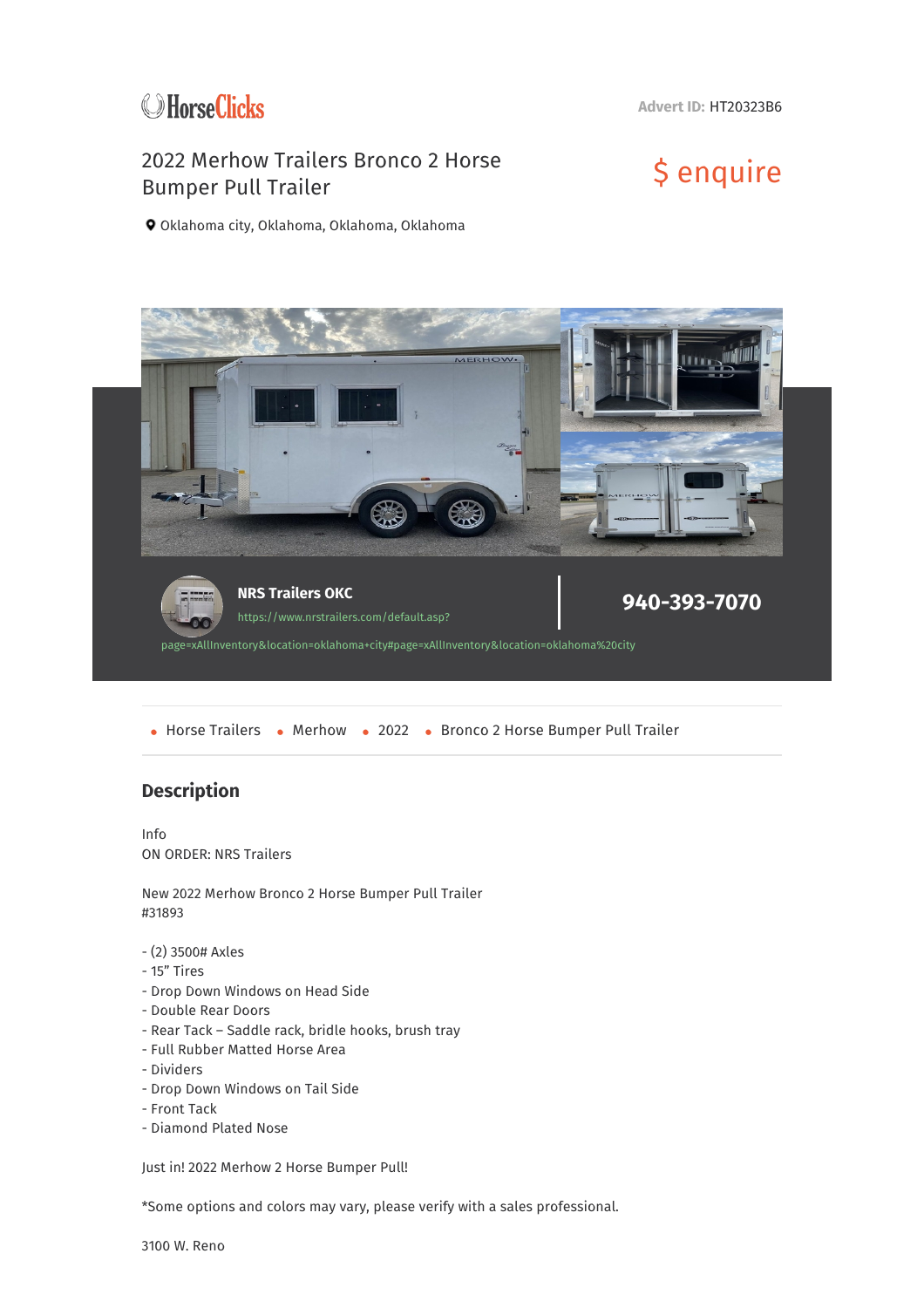Oklahoma City, OK 73107 - Click here to reveal phone number - 4176

\*\*While We Strive For 100% Accuracy, Please Verify All Trailer Options With One Of Our Sales Experts\*\*

\*Specifications

- \* downpayment10
- \* apr rate6.99
- \* hitch typeBumper Pull
- \* pull typeB
- \* living quartersNo
- \* num of horses2
- \* load typeSlant Load
- \* on orderYes

0

\* Quotes are estimates only, actual rate may vary slightly.

\* One-Way toll road charges will be the responsibility of the customer.

\* Additional fees and/or duties may apply to International and non-continental US shipping requests.

Advertisement

\*

- \* LocationOklahoma City
- \* ConditionNew
- \* Year2022
- \* MakeMerhow Trailers
- \* ModelBronco 2 Horse Bumper Pull Trailer
- \* ColorWhite
- \* StatusAvailable
- \* Downpayment10
- \* Apr rate6.99
- \* Hitch TypeBumper Pull
- \* Pull TypeB
- \* Living QuartersNo
- \* Num Of Horses2
- \* Load TypeSlant Load
- \* On orderYes

To see this ad online, go to **www.horseclicks.com** and search for **HT20323B6**

| <b>Category Trailers</b>                | <b>Subcategory Horse Trailers</b>               |
|-----------------------------------------|-------------------------------------------------|
| <b>Listing Type Trade</b>               | <b>Brand Merhow</b>                             |
| <b>Year 2022</b>                        | <b>Model</b> Bronco 2 Horse Bumper Pull Trailer |
| <b>Pull Type</b> Bumper Pull            | Size 2                                          |
| <b>Country</b> United States of America | Location Oklahoma city, Oklahoma, Oklahoma,     |
|                                         |                                                 |